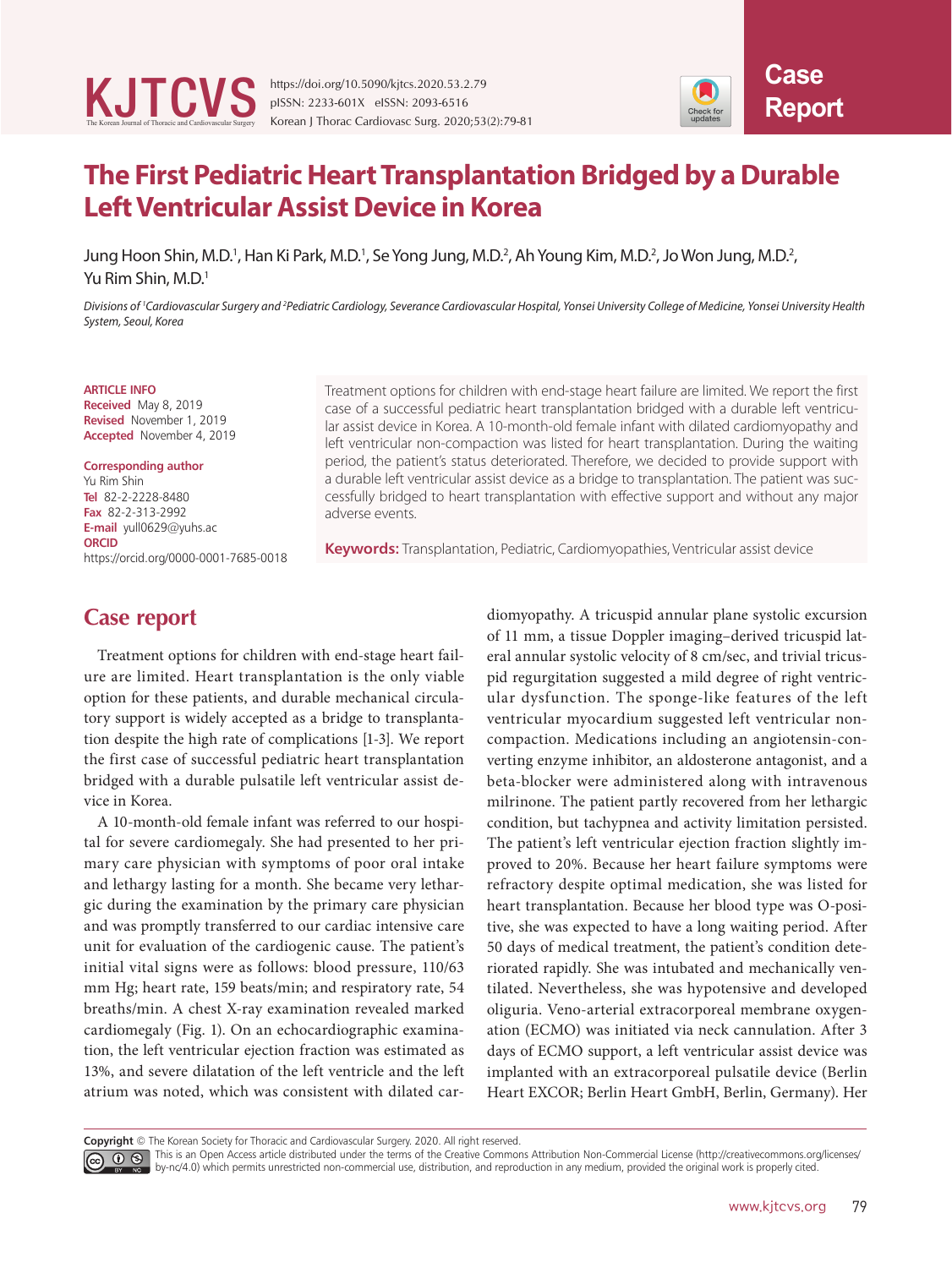# KJTCVS



**Fig. 1.** Initial chest radiography demonstrated marked cardiomegaly and pulmonary congestion.

body surface area was  $0.4 \text{ m}^2$ , and she was supported with a 15-mL pump. When performing apical cannulation of the left ventricle, a thorough and extensive resection of the trabeculation was performed to address left ventricular non-compaction. A 9-mm apical cannula was fixed to the apical hole with multiple interrupted stitches with an autologous pericardial strip. For outflow graft connection, a short, 10-mm expanded polytetrafluoroethylene tube graft was anastomosed to the ascending aorta with partial clamping on the beating heart, and the outflow cannula was connected to the graft. Two silk ties were used to fix the cannula to the graft. Anticoagulation therapy with heparin was started 24 hours after the operation, and acetylsalicylic acid was initiated on postoperative day 3. On post-implantation day 6, delayed mediastinal bleeding was noted, and the hematoma compressing the right atrium was surgically removed. Bleeding from a needle hole was observed at the aortic graft anastomosis site. The patient recovered uneventfully and was managed in the general ward from postoperative day 8 onwards (Fig. 2). Anticoagulation therapy was maintained with warfarin, acetylsalicylic acid, and clopidogrel at a target international normalized ratio range of 3.0–4.0. The pump was checked for abnormal membrane motion and thrombi by the nursing team every 2 hours. On post-implantation day 24, the patient underwent heart transplantation from a 5-year-old donor with a body weight of 29 kg. The total ischemic time was 192 minutes. The transplanted heart was oversized for the patient, but she recovered without any evidence of hyperperfusion syndrome. She was able to be weaned from



**Fig. 2.** Chest radiography after Berlin Heart EXCOR (Berlin Heart GmbH, Berlin, Germany) implantation.

mechanical ventilation on postoperative day 4 and was discharged home on postoperative day 25. She is doing well, and has not shown any rejection episodes over the course of 6 months.

The parent of this patient provided written informed consent for the publication of clinical details and images.

### **Discussion**

In small children and infants with end-stage heart failure, heart transplantation is the only long-term treatment option. However, waitlist mortality is high because of the scarcity of heart donors. According to the data collected from the United States registry, during 6 months after being listed for heart transplantation, 23% of patients died on the waiting list [4]. Although the total number of transplantations has not increased, the number of pediatric heart transplantations that are bridged with ventricular assist devices is increasing worldwide [5,6]. Post-transplant outcomes in patients after ventricular assist device support are similar to those of medically supported patients and are superior to that of patients treated with ECMO [7]. In Korea, the number of pediatric heart transplantations remains low, with less than 20 transplants a year, and the frequency of transplantations in young children and infants is especially low [8]. Until recently, mechanical circulatory support for children in Korea was most often provided by temporary support via ECMO. However, time limitations due to possible thromboembolic and hemorrhagic complications are a major drawback of ECMO. The